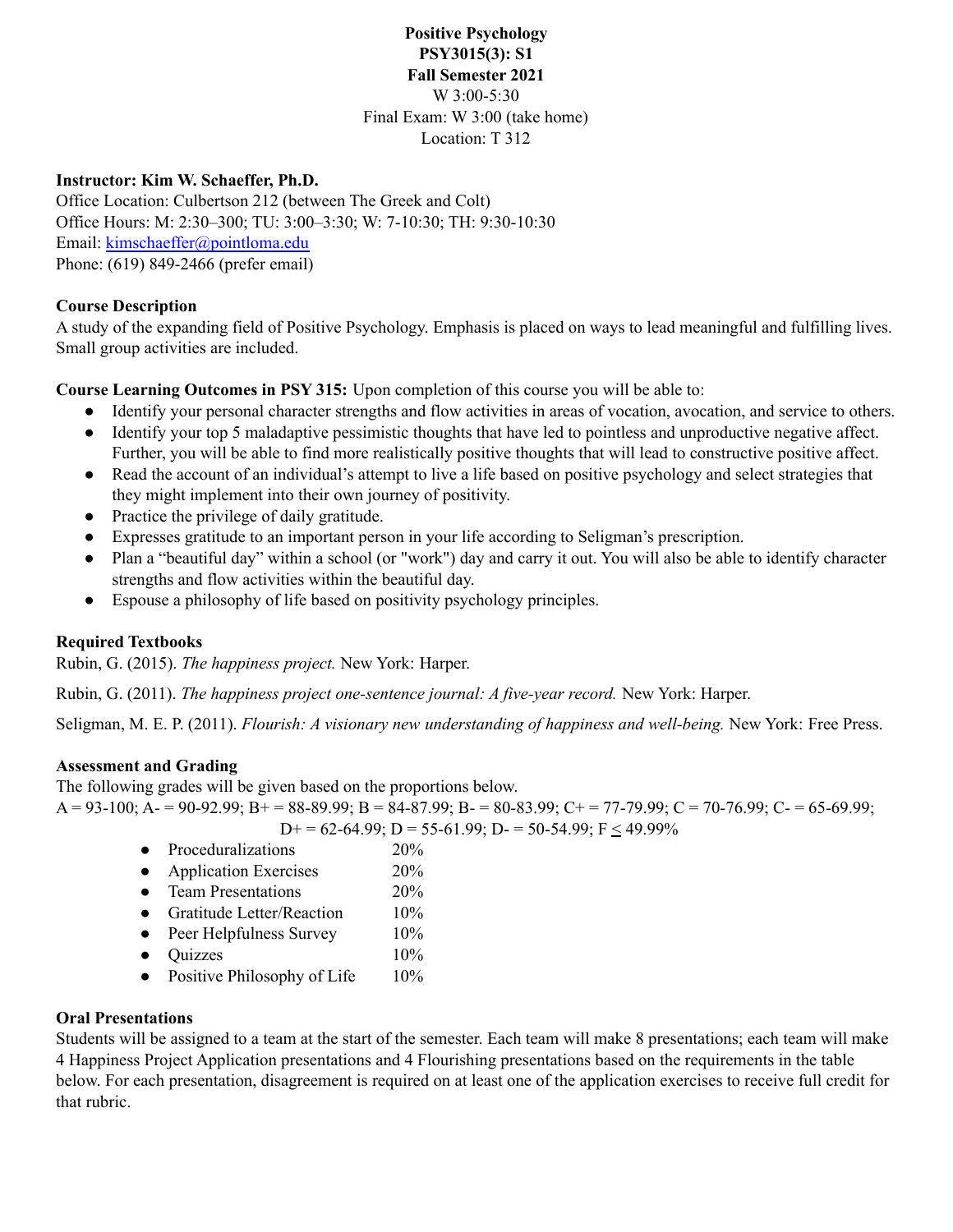|                                    | <b>Happiness Project</b>           | <b>Flourishing</b>                |
|------------------------------------|------------------------------------|-----------------------------------|
| <b>Class Presentation Day</b>      | After Flourishing Video            | Start of class                    |
| Multiple Choice Quiz?              | No.                                | Yes                               |
| Number of Quiz items               |                                    | 5 (plus one bonus question)       |
| 4S Application Exercises?          | Yes                                | Yes                               |
| Number of 4S Application Exercises | $\overline{4}$                     | 4                                 |
| Content of Application Exercises   | 1- Reading; 1 - Positive Potpourri | 1- Reading; 1- Positive Potpourri |
|                                    |                                    |                                   |
|                                    |                                    |                                   |

## **4S Application Exercises**

4S application exercises are **s**ignificant problems that teams solve. Each team is given **s**pecific choices for the purpose of advancing to higher levels of analysis. All teams work on the **s**ame problem also for the purpose of advancing to higher levels of analysis. Finally, teams report their answer to the problem **s**imultaneously. This ensures that teams are not initially influenced by the other groups.

Each group will present 1 4S Application Exercise from the reading and one Positive Potpourri exercise. The Positive Potpourri exercise is unrelated to the reading but related to an issue that a college student or one of your friends might be dealing with.

## **Incompletes and Late Assignments**

All assignments are to be submitted/turned in by the beginning of the class session when they are due—including assignments posted in Canvas. Same day lateness 10% deduction. Additional 10% for each day late.

# POSITIVITY OATH

"I pledge to try as much as possible to be realistically positive and grateful this semester. Further, I will be grateful not only for the big things but for the simple things as well. When criticizing or tempting to criticize someone else or a situation, I will try my best to look at the situation or person in a realistically positive way. If I fail to do this and one of my classmates or professor points it out, I will be grateful as this feedback will help me grow and become a more positive and effective WORLD CITIZEN."

## **Second Half of Syllabus Posted on Canvas**

I am required to include additional material to the syllabus. This is posted in Canvas under Syllabus (Part II).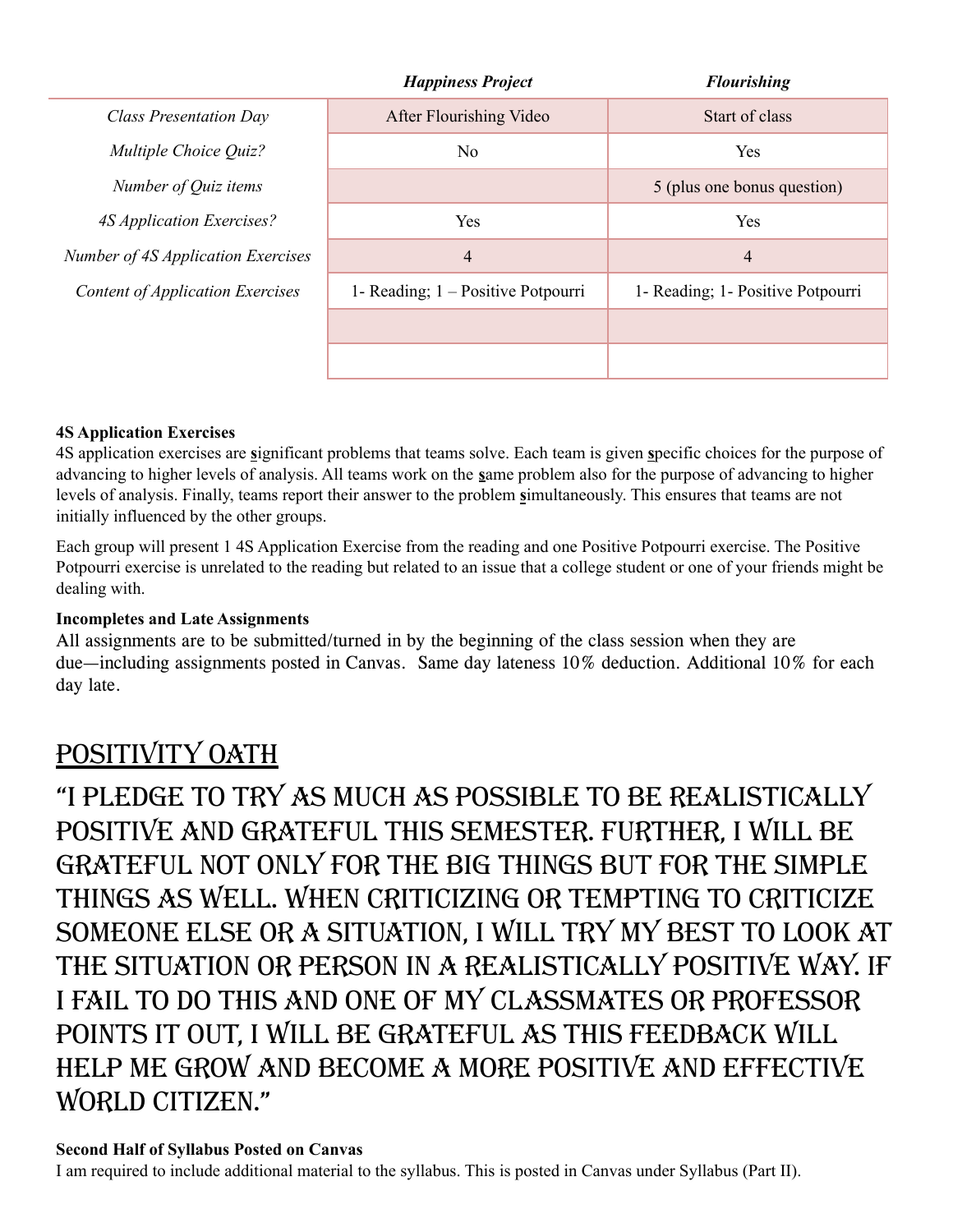#### **Quote**

"The pessimist looks down and hits his head. The optimist looks up and loses his footing. The realist looks forward and adjusts his path accordingly."

― Robert Kirkman



## **To Teach ~ To Shape ~ To Send**

Point Loma Nazarene University exists to provide higher education in a vital Christian community where minds are engaged and challenged, character is modeled and formed, and service is an expression of faith. Being of Wesleyan heritage, we strive to be a learning community where grace is foundational, truth is pursued, and holiness is a way of life.

## **COURSE CREDIT HOUR INFORMATION**⍟

*Note: Acknowledging that the 2020-2021 academic year will not be utilizing a face-to-face modality in totality, the credit hour information below is required for the hybrid and online modality. To calculate the "estimated total hours" for the last blank space below, please multiply the number of units times 37.5.*

In the interest of providing sufficient time to accomplish the stated Course Learning Outcomes, this class meets the PLNU credit hour policy for a 3 unit class delivered over 15 weeks. It is anticipated that students will spend a minimum of 37.5 participation hours per credit hour on their coursework. For this course, students will spend an estimated 112.5 total hours meeting the course learning outcomes. The time estimations are provided in the Canvas modules.

## **STATE AUTHORIZATION**⍟

State authorization is a formal determination by a state that Point Loma Nazarene University is approved to conduct activities regulated by that state. In certain states outside California, Point Loma Nazarene University is not authorized to enroll online (distance education) students. If a student moves to another state after admission to the program and/or enrollment in an online course, continuation within the program and/or course will depend on whether Point Loma Nazarene University is authorized to offer distance education courses in that state. It is the student's responsibility to notify the institution of any change in his or her physical location. Refer to the map on [State Authorization](https://www.pointloma.edu/offices/office-institutional-effectiveness-research/disclosures) to view which states allow online (distance education) outside of California.

## **PLNU COPYRIGHT POLICY <b>⊛**

Point Loma Nazarene University, as a non-profit educational institution, is entitled by law to use materials protected by the US Copyright Act for classroom education. Any use of those materials outside the class may violate the law.

## **PLNU ACADEMIC HONESTY POLICY <sup><sup><b>⊗</sup>**</sup></sup>

Students should demonstrate academic honesty by doing original work and by giving appropriate credit to the ideas of others. Academic dishonesty is the act of presenting information, ideas, and/or concepts as one's own when in reality they are the results of another person's creativity and effort. A faculty member who believes a situation involving academic dishonesty has been detected may assign a failing grade for that assignment or examination, or, depending on the seriousness of the offense, for the course. Faculty should follow and students may appeal using the procedure in the university Catalog. See **[Academic Policies](https://catalog.pointloma.edu/content.php?catoid=41&navoid=2435#Academic_Honesty)** for definitions of kinds of academic dishonesty and for further policy information.